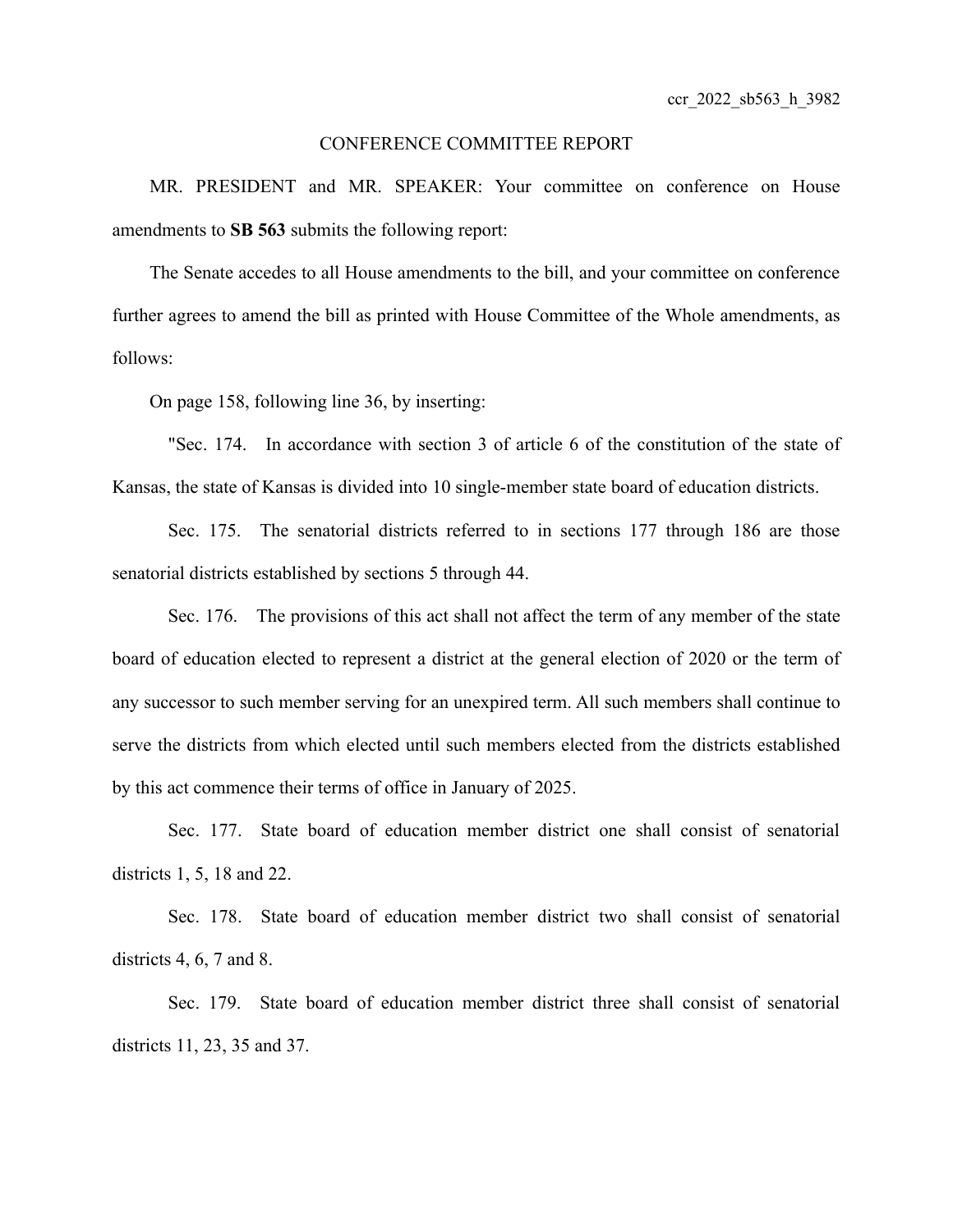Sec. 180. State board of education member district four shall consist of senatorial districts 3, 9, 10 and 21.

Sec. 181. State board of education member district five shall consist of senatorial districts 36, 38, 39 and 40.

Sec. 182. State board of education member district six shall consist of senatorial districts 2, 17, 19 and 20.

Sec. 183. State board of education member district seven shall consist of senatorial districts 24, 31, 33 and 34.

Sec. 184. State board of education member district eight shall consist of senatorial districts 25, 28, 29 and 30.

Sec. 185. State board of education member district nine shall consist of senatorial districts 12, 13, 14 and 15.

Sec. 186. State board of education member district ten shall consist of senatorial districts 16, 26, 27 and 32.";

Also on page 158, in line 38, by striking "and" and inserting a comma; also in line 38, after "4-4,494" by inserting ", 4-514 and 4-526";

And by renumbering sections accordingly;

On page 1, in the title, in line 1, by striking "and" and inserting a comma; in line 2, after "representative" by inserting "and board of education"; in line 4, by striking "and" and inserting a